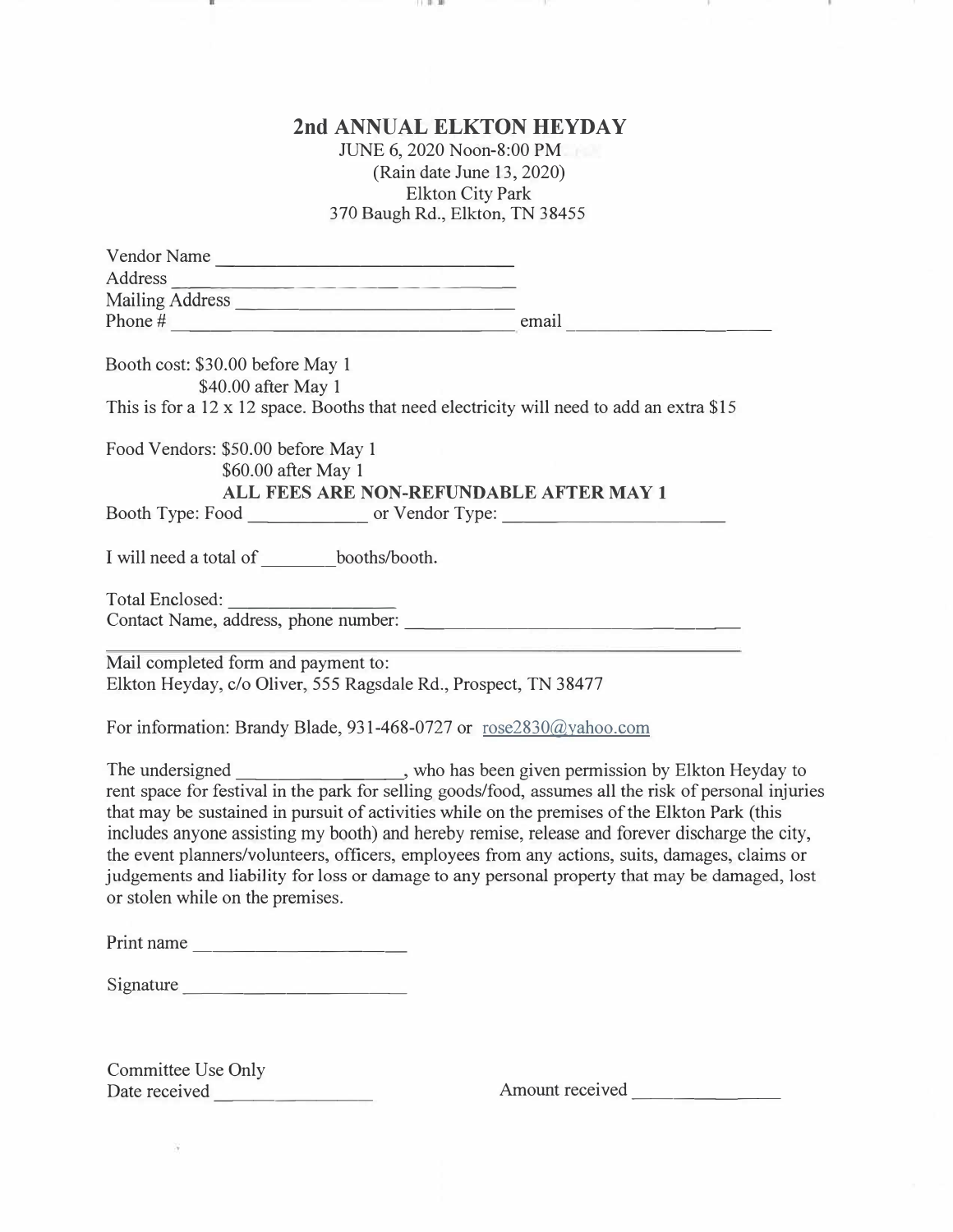### **ELKTON HEYDAY**

## June 6, 2020 Noon -8:00 PM (Rain date: June 13, 2020) Elkton City Park, Elkton TN

#### Vendor Fees and Rules:

- All Booth Spaces will be 12 X 12
	- \$30 per booth BEFORE May 1, 2020
	- An additional \$10 fee will be applied After May 1, 2020
	- An additional \$15 fee for power supply-Generators are welcome as long as they are whisper quiet. This is so it does not disturb any other vendors.
- Food Vendor fees are \$50 BEFORE May 1, 2020
	- •An additional \$10 fee AFTER May 1, 2020
- Each vendor will be responsible for clean up of his/her space during and after the event
- In the event of cancellation due to circumstances beyond our control, we will refund any fees
- In the event of date change/rain date, NO refunds will be given if you cannot make the rain date
- Festival times will be 12:00 Noon until 8:00 PM (weather permitting)
	- Booth vendors must stay open until 6:00 PM
	- Food vendors must stay open until 8:00 PM
- Set up times : Set up will begin at 10:00 AM the day of the event. NO over night set up will be allowed!
	- Your booth MUST be ready to go by 12:00 Noon -NO late set up times will be allowed
	- •All vehicles must be out of the booth spaces by 11:30AM
	- • If you arrive after Noon, your space will be forfeited and NO refund will be given ALL VENDORS MUST BE SET UP ON TIME!
- Break Down Times:
	- Booth vendors will begin breakdown at 6:00 PM-Food Vendors at 8:00 PM-NO EARLIER-All vendors must stay open the entire time until designated breakdown time.
	- •ALL items,vehicles and people must be out of the park no later than 11:00 PM
- Each vendor will supply his/her own tents, tables, chairs, electric cords (if needed), etc.
- Only 1 representative per company such as: Tupperware, Pampered Chef, Pink Zebra, Avon, ETC. Vendors need to sign up early to get a spot.
- Spaces are non-transferable and cannot be re-sold. You may not sublet your space or any portion of your space.
- Vendors may be asked to remove any items for sale at your space if it does not coincide with your application
- Vendor space must look the same way when left as it did upon arrival. Any destruction to the grounds at vendor space will result in a fine.
- Any food vendors disposing of food, waste or grease on park grounds will be fined.
- We are NOT responsible for any lost, stolen or damaged property or goods at the event. It is the VENDORS responsibility to keep his/her space safe and secure.
- All applications will need to be approved prior to the due date of May 1, 2020

Print and return the attached form along with the application and all fees. We accept cash or checks made payable to: ELKTON HEYDAY

Mail forms and fees to: ELKTON HEYDAY C/O Oliver

555 Ragsdale RD. Prospect, TN 38477